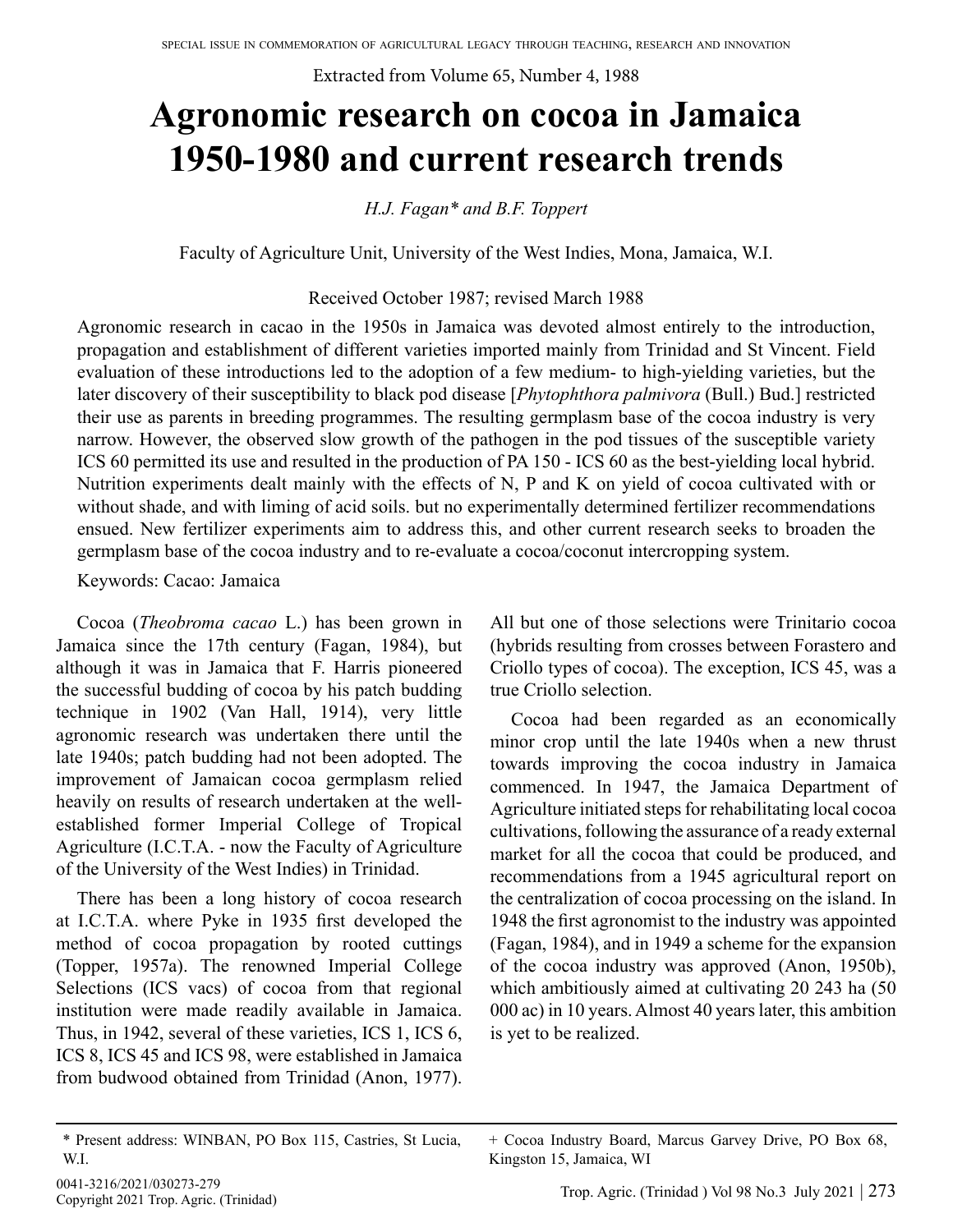Cocoa introductions and multiplication of germplasm

Adding to the earlier introductions from Trinidad, budwood of two of the currently highest yielding varieties in Jamaica, namely, ICS 60 and la 95, was imported from St Vincent in 1950 (Anon, 1950a, 1951), and a further eight varieties (GS 29, GS 36, ICS 16, ICS 32, ICS 39, ICS 40, ICS 46 and ICS 84) were imported from the same source in 1956 (Topper, 1957b). In 1957, five more varieties were introduced from Costa Rica, and eleven from Mexico.

Work over the next several years consisted essentially of the multiplication of the introduced varieties by budding, and the propagation of local clones by rooted cuttings. Rooted cuttings of several new varieties were also imported from Trinidad in 1959. These included IMC 57, 1MC 67, PA 30, PA 46, PA 81, PA 121, PA 150, PA 169, PA 218, SCA 6, SCA 9, SCA 12, TSA 644 and TSH 556 (Dow, 1960), some of which are now parents of important hybrid material, and others growing commercially.

Initial technical difficulties encountered in the production of rooted cuttings hampered the propagation drive. These difficulties arose partly from lack of experience in the relevant techniques and partly from the apparent paucity of relevant information then available in the literature (Topper, 1957b). In attempting to overcome these difficulties, a number of small-scale exploratory experiments had been conducted earlier. From such experiments it was determined that a 500 ppm β-indolebutyric acid (I.B.A.) dip of the cuttings produced the best rooting results among various growth-promoting substances tested (Anon, 1951). Some success had previously been obtained also in selecting a satisfactory potting medium and in air-layering (marcottage) (Anon, 1950b). These successes were important advances for undertaking clonal propagation by rooted cuttings on a substantial scale.

274 | Trop. Agric. (Trinidad ) Vol 98 No.3 July 2021 During those early years of establishing a germplasm base, while at the same time providing planting materials for an expanding cocoa industry, a rapid expansion of cuttings gardens was undertaken, but with the use of *Gliricidia* sp. as the main source of overhead shade, the long period required for the development of a satisfactory shade canopy resulted in poor establishment of the nurseries. Further, the occurrence of high pH in the soils of some nurseries (sometimes due to presence of free lime) also retarded growth of the young plants. The edaphic difficulties

were alleviated to some extent by various cultural and exploratory treatments (Anon, 1951).

By 1956, a large number of local seedlings were being produced in the nurseries, facilitating a novel system of 'budding-at-stake' (budding of seedlings already transplanted in the field), using a method of T-budding developed by Topper (1957a). However, budding-at-stake subsequently failed due to extreme shortage of supervisory extension personnel in the Department of Agriculture, and to high cost of field maintenance (Topper, 1957b; Dow, 1960). The T-budding technique succeeded and was employed in producing over 130 000 plants, these being grown in improvised pots made of intemodes of large bamboo stems as a cost-reducing system.

Despite the continued popularity of rooted cuttings as planting material, by 1959 it had become more practical to distribute hybrid seedlings to growers. This was prompted partly by recent information from researchers in Ghana and I.C.T.A. in Trinidad that hybrid seedlings resulting from crosses between Forastero or Trinitario cocoa and some wild cocoa varieties from the Upper Amazon basin were more vigorous and hardier planting material than rooted cuttings (Anon, 1977). About 1960, a programme was started for producing hybrid seeds locally by hand pollination and open pollination of a selected number of parents. Among the important female parents used were IMC 67, SCA 12, PA 150 and PA 169; the most widely used male stocks were ICS 1, ICS 6, ICS 8 and ICS 60 (Anon, 1964). The open-pollinated hybrids (the most readily available planting material) were obtained from the earlier interplanting of PA 150 with ICS 60 and, separately, with ICS 1 in a seed garden (Anon, 1977). Thus, from 1961 an appreciable number of hybrid seedlings were produced in Jamaica, thereby reducing importations of materials from Trinidad. Over 200 000 open-pollinated hybrid seedlings are currently obtained from the seed garden annually.

The emphasis hitherto had been on high-yielding selections, but with the discovery by Leather (1964, 1966) of high susceptibility to black pod disease (Phytophthora palmivora (Bud.) Bud.) in some of the female parents used in the breeding programme, modifications were effected in the programme. Thus, the large-seeded and vigorous but susceptible IMC 67 variety continued to be used, but only for seedlings to be distributed to areas with low disease incidence. The use of the susceptible SCA 9 and SCA 12 female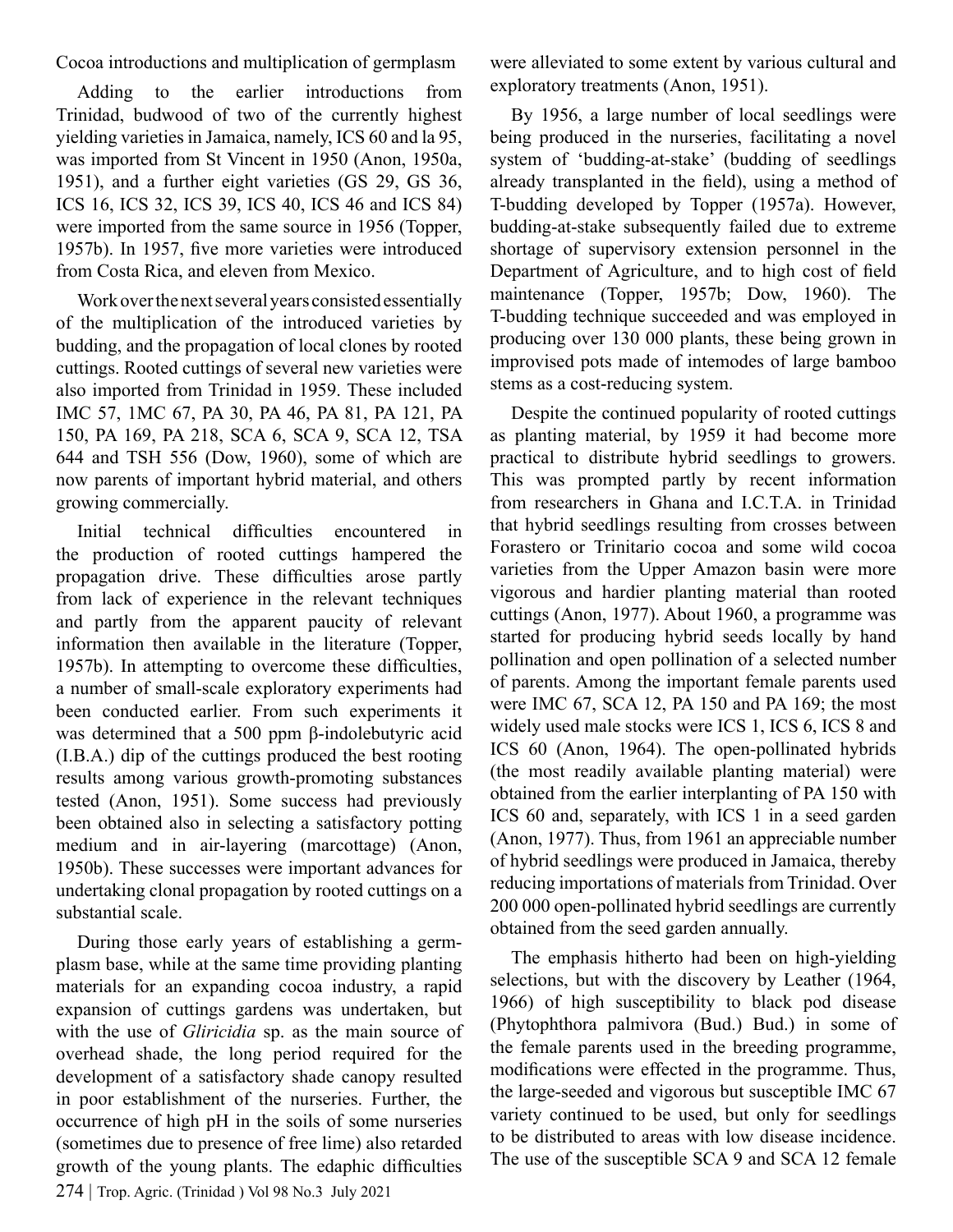parents was discontinued although they were believed to confer a distinctive and desirable flavour called `arriba' to their progenies (Anon, 1964).

Research findings in Trinidad and elsewhere had shown that cocoa may yield better under reduced shade (Murray and Herklots, 1955; Cunningham et al., 1961) and that low shade was also conducive to low humidity which is less favourable for black pod disease development (Dakwa, 1974, 1977; Vernon, 1966; Rocha and Machado, 1972). It was therefore correctly argued that removal of overhead shade would reduce the incidence of black pod disease in Jamaica where susceptible progenies were being grown.

Differences in susceptibility to black pod of some of the introduced varieties from Trinidad were confirmed by Spence (1961) shortly before Leather's (1964) discovery of differential susceptibilities under Jamaican conditions. Disease reactions of the same varieties differed between isolates of *P. palmivora*  from Trinidad and those from Jamaica; while in Trinidad the Scavina varieties (e.g. SCA 6) were found more disease-resistant than ICS 1 (Spence, 1961), in Jamaica the reverse was found to obtain (Leather, 1964, 1966). The contrasting reactions probably resulted from differences between the strains of *P. palmivora*  occurring in the two localities.

Of 39 clones and hybrids subsequently tested (including 17 Jamaican hand-pollinated crosses), appreciable resistance to black pod disease was reported only in ICS 1 and PA 169 in the imported clones, and in JH 10 and JH 17 from the local hybrids (Henry, 1973, 1974). The presence of disease resistance in so few of the tested materials reduced the scope for further field resistance trials. However, a trial was set out in 1972 to evaluate four locally-produced hybrids of some introduced varieties for susceptibility to disease and for desirable agronomic properties (especially bean size and yield). After nine years of evaluation, it was concluded that disease reactions were variable and dependent on weather conditions. The hybrid PA 169 x ICS 1 was found to yield the least, and PA 150 x ICS 60 the most (Reid, 1981).

# Varietal trials

The first recorded variety trial was planted in 1949, but it was abandoned after two years due to difficulties in establishing adequate shade and in obtaining a suitably uniform stand of cocoa (Anon, 1951). A new variety trial was started at Orange River Agricultural Station in 1952 using local and introduced varieties grown under banana as temporary shade and *lnga vera* (Willd.) as permanent shade (Topper, 1953). After 10 years, and following the removal of all overhead shade during the preceding three years (Topper, 1964), the yields of the different varieties were finally resolved into three groups: (A) high yielders: ICS 60 and ICS 6; (B) medium yielders: ICS 8, ICS 1, ICS 98 and ICS 95; and (C) low yielders: JCV 1, JCV 2, JCV 3 (all local germplasm) and ICS 45.

Despite the favourable response of ICS 6 and the acceptable performance of the varieties in group B, only ICS 1 and ICS 60 were subsequently actively propagated for distribution, due to the high susceptibilities of the other varieties to black pod disease (Anon, 1977). Despite the known susceptibility of ICS 60, it had been observed that there was a relatively slow invasion of the pod tissues by the pathogen; consequently, many infected pods were still marketable. Thus, ICS 1 and ICS 60 are currently the two most widely grown varieties, although a number of other varieties, e.g. ICS 95, ICS 98 and ICS 6 are also found in commercial quantities.

# Nutrition studies

Studies in cocoa nutrition were all conducted at the Orange River Agricultural Station near Highgate in the cocoa-producing parish of St Mary. Highgate clay, a particular category of soil which occurs on the predominant lesser slopes of the agricultural station, is known to be extremely acidic (Anon, 1975b), with pH values often reaching 4.7 or lower (Harrison and Miller, 1976; Fagan, unpublished data).

The first recorded fertilizer experiment was established in 1961 using three-year-old 1MC 67 trees with Musa cvs. as temporary shade and Gliricidia sp. as permanent shade (Prendergast, 1962a). The major nutrients, nitrogen as ammonium sulphate, phosphorus as triple superphosphate, and potassium as muriate of potash were applied at different rates and in mixtures. After eight years no significant differences between treatments were evident (Anon, 1975a). However, a trend emerged indicating that whereas variable responses to N and P were obtainable, there was consistently no response to K, explained by the high levels of K found in the soil at that site (Harrison and Miller, 1976; Fagan, unpublished data). The low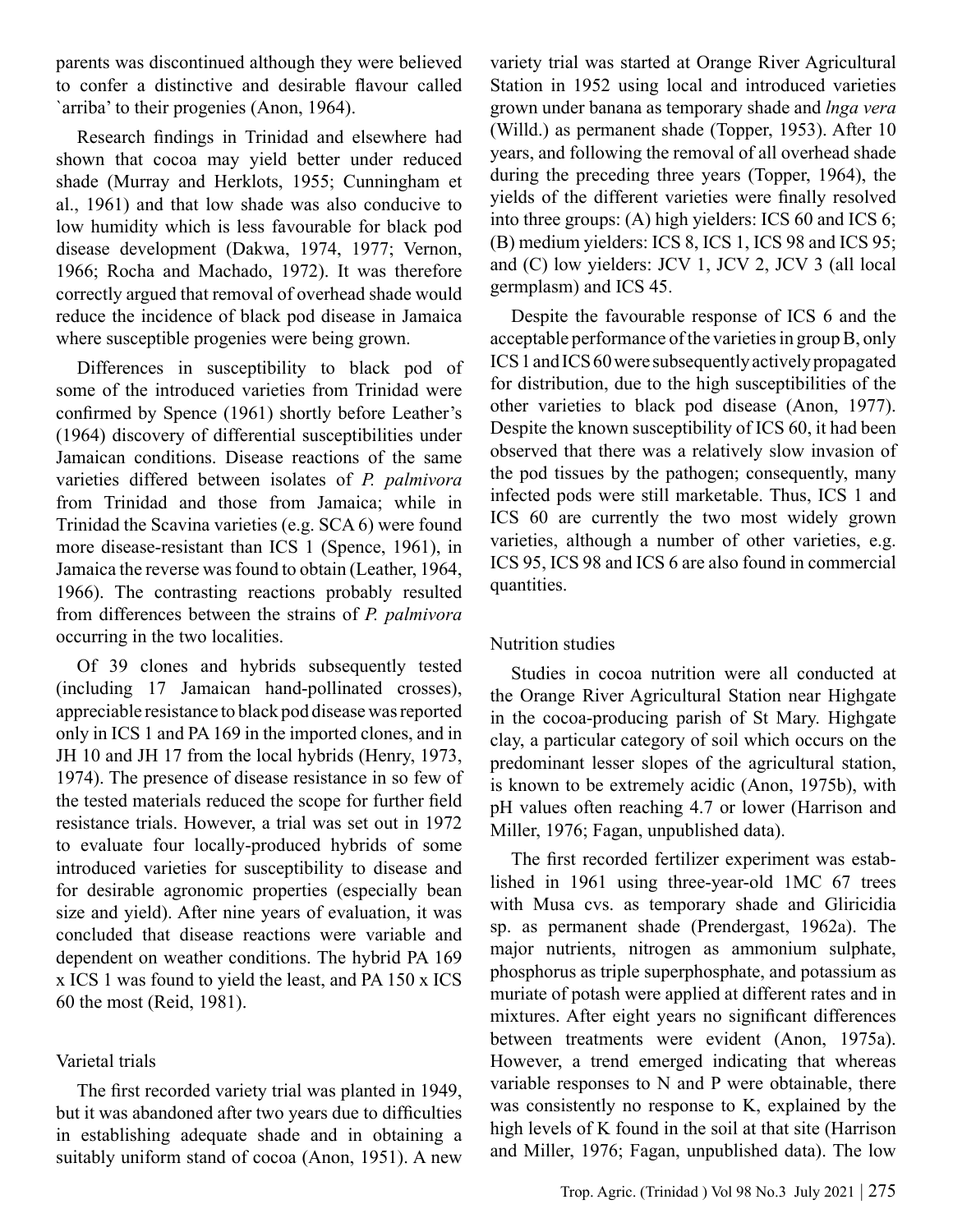response to N was later shown to be associated with the negative effect of shade on yield of cocoa.

During the earlier years of the cocoa industry in Jamaica, the crop was always grown under permanent shade. The responses of cocoa under shade to fertilizer application had not been specifically examined locally. With the start of the major expansion scheme in 1949, it was considered expedient to investigate such response of rooted cuttings growing under shade (Anon, 1975d). However, such an experiment was not started until 1963, using ICS 95 and ICS 60 growing in a mixed stand at the Orange River Agricultural Station with and without permanent shade. This trial differed from the preceding trial of 1961 mainly in the introduction of a no-shade treatment and in the planting materials used. Yield responses in the no-shade plots started to emerge after the third year, but increases were essentially in response to N, the lower level of which produced better than the higher (Anon, 1975d). Neither phosphate nor potash by themselves gave any significant increases in yield. In the shade environment, no significant response to any of the major nutrients emerged during the first four years. However, favourable interactions between phosphate and the other major nutrients indicated a definite advantage in a mixed fertilizer. Thus  $N_1P_2$  and  $N_2P_2$  were significantly (P = 0.05) better than  $N_1P_1$ ,  $N_2P_1$  and  $N_2P_0$ ; and  $P_2K_2$  was significantly  $(P = 0.01)$  better than  $P_1K_1$  and  $P_2K_1$  (Anon, 1975d). In a concurrent observational trial using unreplicated one-acre (0.41 ha) plots each of shaded and unshaded ICS 1 cocoa, the yield of beans in the unshaded plot was 40.5% higher than in the shaded for the eight years 1966-1974 (Anon, 1976).

These results supported to a large extent earlier findings (Murray and Herklots, ibid.) that under increased light intensity, responses to N fertilizers, in particular, increased and there was little response to nutrients under shade.

The effect of liming on fertilizer responses of cocoa in highly acidic soils was tested 1969-1974 in an observational trial in which lime (crushed marl) at different rates was incorporated into the soil. There followed increases in foliar Ca, soil pH and available P, and a 77% increase in yield (Harrison and Miller, ibid.). This marked the end of cocoa nutrition trials in Jamaica for the period reviewed, although no derived recommendations had been forthcoming. However, a nitrogen-fortified NPK fertilizer (16-9-18 plus

ammonium sulphate) has been in use on cocoa in Jamaica for some years, at the recommended annual rate of 0.69 kg (1.5 pounds) tree each of 16-9-18 and of ammonium sulphate, in two equal applications. No liming recommendation has been issued and liming of cocoa is not practised.

# Pruning experiments

A trial to investigate the effects of different pruning regimes on production was established in 1961, using open-pollinated hybrid seedlings of PA types of cocoa initially growing under shade (Prendergast, 1962b) but without shade after six years (Anon, 1975c). At the 8th year, pruning of trees to leave one jorquette with five fan branches yielded significantly more wet beans (P  $= 0.05$ ) than no-pruning, and black pod disease levels were significantly lower with that regime than in unpruned plots (Anon, 1975c).

# Intercropping experiment

An experiment was started in 1972 to determine what gains in productivity and income could be derived from interplanting cocoa with established Malayan Dwarf coconut palms. The experiment also attempted to evaluate different hybrid materials (e.g. PA 150 x ICS 1, PA 150 x ICS 60 and PA 169 x ICS 60) and different planting distances for cocoa in the system (Clemetson, 1975). Yield data recorded after four years indicated that: (a) closer spacing yielded more cocoa as a result of higher plant population densities; (b) hybrids with ICS 60 as a parent were the more productive (Clemetson, 1978; Btarrant, 1978), yielding 20% more cocoa than those with ICS 1 parents (Anon, 1979). Quite apart from the effect of preceding drought, the yield recorded later at six years was quite low, and supported earlier indications that interspecific competition between coconut and cocoa occurred (Anon, 1979). The trend in hybrid productivity was confirmed in a concurrent hybrid seedlings trial at another location, involving ICS 60 and ICS 1 hybrids growing in monoculture cocoa, when hybrids containing ICS 60 female parents yielded 16% more cocoa than those with ICS 1.

#### Current research trends

Recent agronomic research on cocoa in Jamaica has reflected priorities placed in five main areas of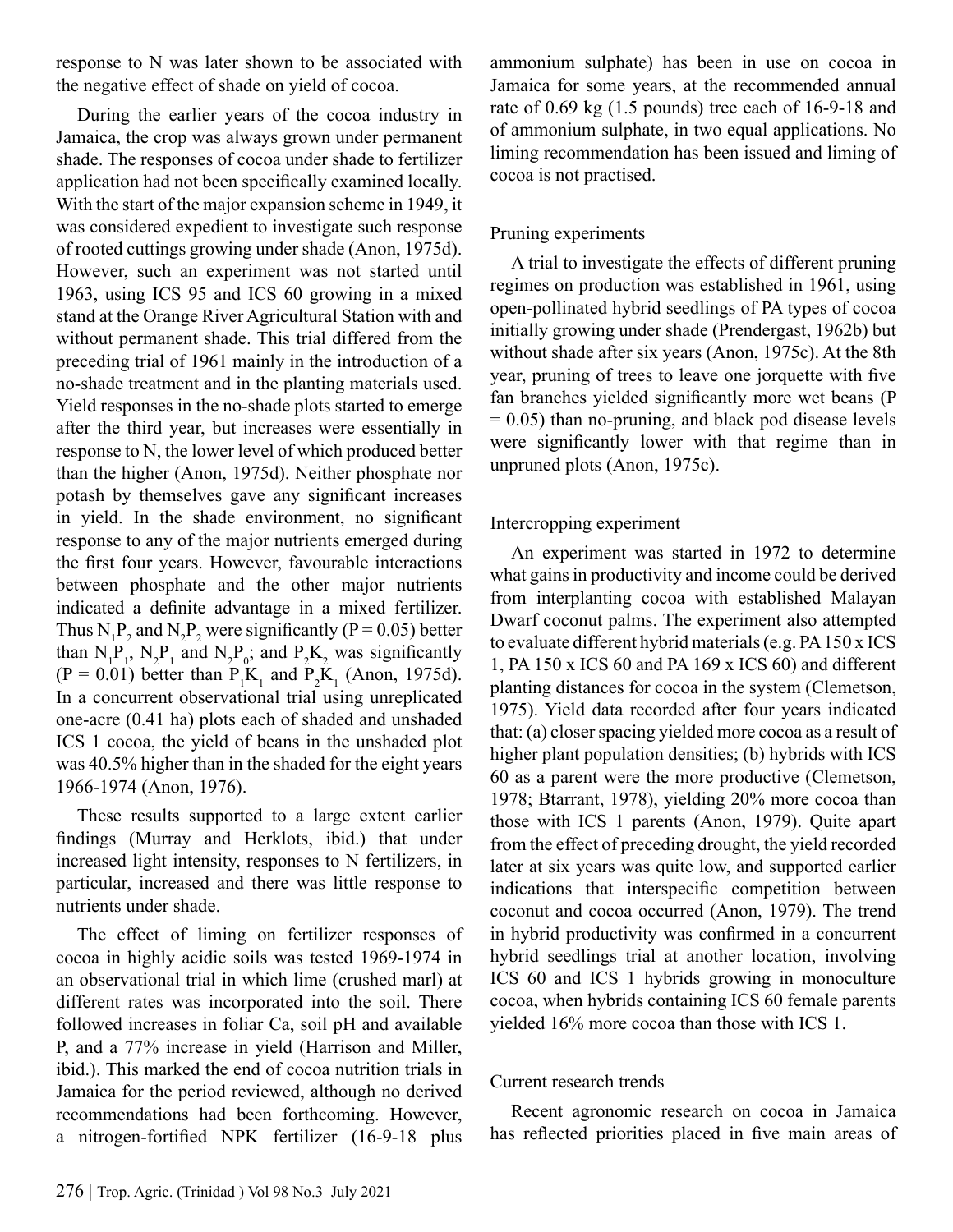investigation, (i) fertilizer experiments towards an updated recommendation for the industry; (ii) introduction and evaluation of high-yielding blackpod-resistant planting materials; (iii) re-evaluation of cocoa/coconut intercropping; (iv) re-evaluation of cocoa spacing; (v) resuscitation of cocoa propagation by budding.

#### Fertilizer experiments

With the recognition of an urgent need for an experimentally tested fertilizer recommendation for cocoa in Jamaica, two experiments were initiated in 1983. One was conducted on 20-year-old rooted cuttings (mainly ICS 1, [CS 60 and ICS 95 in a mixed stand) located at Orange River Agricultural Station, and the other on 10-15-year-old hybrids of mixed parentage, located at Montrose in the Richmond Valley of St Mary. Although classed as basically the same soil type (Belfield clay), these two sites differ in soil reaction and physical composition (Orange River: 40.7% sand, 51.1% clay and acidic; Montrose: 66.1% sand, 23.8% clay and neutral to alkaline). One fertilizer treatment was an analytically determined recommendation based on foliar and soil analyses of samples from the sites. This recommendation was compared with available pre-mixed NPK fertilizers (some used in local coconut production), including  $16-9-18 +$  ammonium sulphate (the current recommendation for cocoa). Yield data obtained after the first two years indicated that the best treatment at both sites is the pre-mixed NPK fertilizer 12-10-18 applied at the rate of either 0.45 kg or 0.9 kg  $(1$  or 2 lb.) tree<sup>-1</sup> annually in two split applications.

#### New plant introductions

A need for broadening the germplasm base of the Jamaican cocoa industry has been recognized. Importation of hybrid seeds from Trinidad was resumed, and batches of high-yielding and blackpodresistant TSH selections were received between 1982 and 1984 (Fagan, 1984). These seedlings are being evaluated at a new agricultural station (Montpelier, in St James parish), away from established cocoaproducing areas, as a precautionary measure against any possible introduction of witches' broom disease

(*Crinipellis pemiciosa* (Stahel) Singer) which occurs in Trinidad.

#### Renewal of budding in cocoa propagation

The method of propagation of the moderately blackpod-resistant (locally considered the most resistant) and popular ICS 1 variety is usually by rooted cuttings. However, the supply of such planting material has been persistently limited by various difficulties in its production in Jamaica over the years. The alternative method of propagation by budding was therefore reconsidered after a lapse of interest in this method, and a programme for reviving this method was initiated in 1983. The main rootstock being used is IMC 67 which was chosen for the vigour of its seedlings, but other potential rootstocks such as [CS 60 and PA 150 have been included. With the anticipated success of this programme and subsequent training of personnel in budding techniques, it is envisaged that large quantities of promising varieties of cocoa will be produced for a reviving cocoa industry.

### Cocoa/coconut intercropping

An experiment to evaluate the feasibility and desirability of interplanting cocoa with Maypan hybrid seedlings of coconut (now the recommended planting material in Jamaica against Lethal Yellowing disease) was started at Montpelier Agricultural Station in 1984. Besides testing the performance of the two crops, the experiment also attempts to compare the two most popular types of cocoa planting material, rooted cuttings and hybrid seedlings, in the intercropping system. The clone being tested is ICS 1 and the seedlings are ICS 60 x PA 150. These materials are being tested at three spacing distances, 1.8, 2.7 and 3.7 m (6, 9 and 12 ft) along the row, between young coconut seedlings planted at a constant spacing of 6.3 m (21 ft) on a triangular pattern. Plantains (Musa cvs.) were used as temporary shade for the young cocoa plants, with the objective also of providing a readily marketable cash crop in the early years of the cropping system.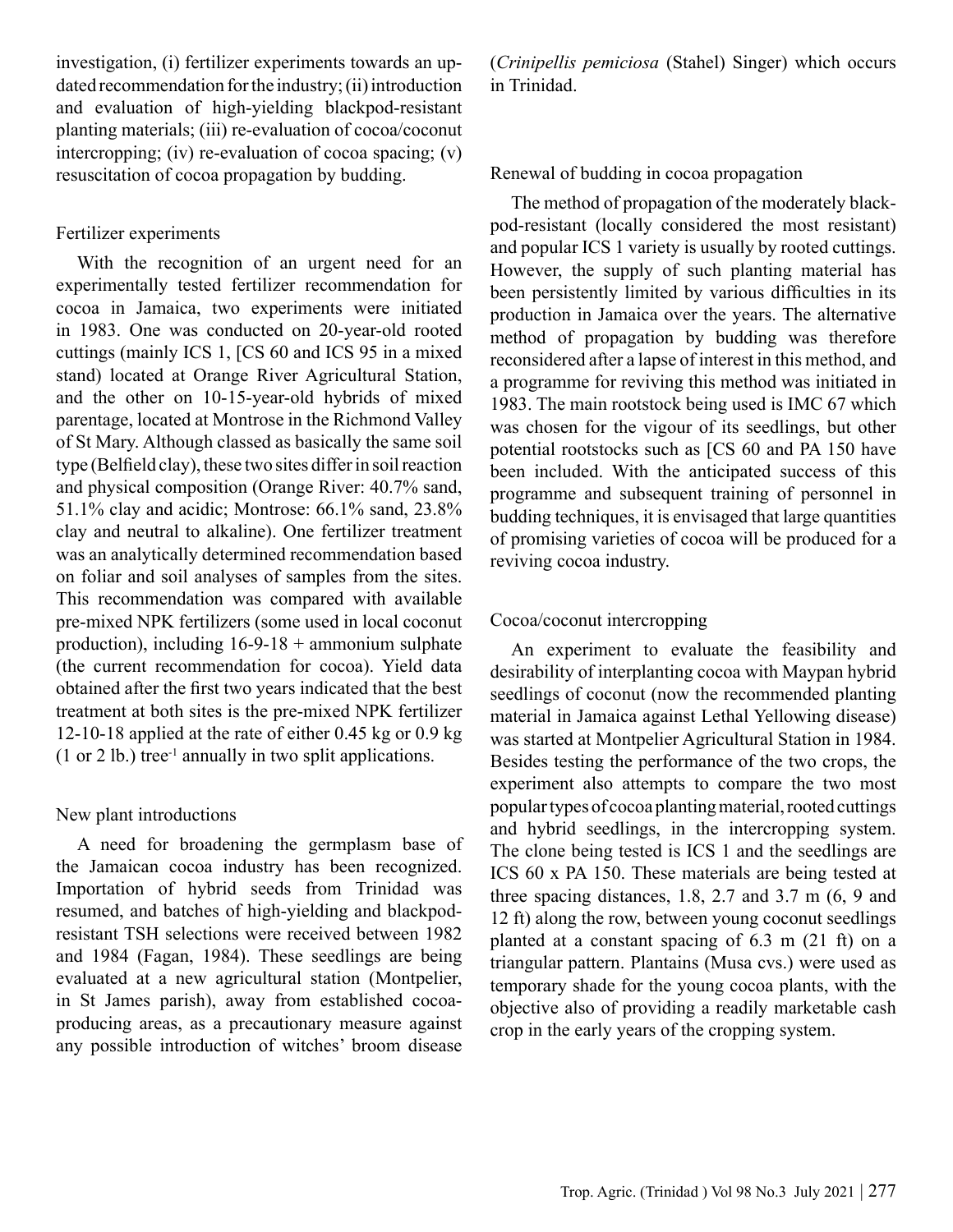- Anon. (1950a) Cacao: introduction and multiplication of improved strains, *Jamaica Dept Agric. Invest. Bull.* 47 95-96
- Anon. (1950b) Cacao: propagation studies, *Jamaica Dept Agric. Invest. Bull.* 47 96-97
- Anon. (1951) Cacao: introduction and multiplication of improved strains, *Jamaica Dept Agric. Invest. Bull.* 49 111
- Anon. (1964) Cocoa breeding and black pod disease, Discussion Proceedings Jamaica Ministry Agric. Meet., December 16,1964,3 pp
- Anon. (1975a) Cacao: fertilizer frequency trial (T. Co.16),*Jamaica Ministry Agric. Invest. Bull.* 63 211-223
- Anon. (1975b) Experiment on lime amendments to cocoasoils, *Jamaica Ministry Agric. Invest. Bull.* 63 ix-x
- Anon. (1975c) Cacao pruning trial (T. Co.17), *Jamaica Ministry Agric. Invest. Bull.* 63 224-231
- Anon. (1975d) Cacao: major nutrient trial (T. Co.15), without and with shade, *Jamaica Ministry Agric. Invest. Bull.* 63 186-210
- Anon. (1976) Cacao programme: major nutrient trial, *Jamaica Ministry Agric. Invest. Bull.* 64 234-235
- Anon. (1977) Production of cocoa plants in Jamaica, Jamaica Cocoa Industry Board, pamphlet, 3 pp
- Anon. (1979) Cacao: cocoa/coconut intercropping -Spring Garden, Portland, *Jamaica Ministry Agric. Invest. Bull.* 1977/78,67 140-141
- Barrant, C.I. (1978) Coconut intercropping with cocoa, *Philippine J. Cocoa Studies* 3 29-32
- Clemetson, C.A. (1975) Cocoa/coconut interplanting, Spring Garden, *Jamaica Ministry Agric. Invest. Bull.* 65 149-150
- Clemetson, C.A. (1978) Cocoa/coconut intercropping, *Jamaica Ministry Agric. Invest. Bull.* 66 125-126
- Cunningham, R.K., Smith, R.W. and Hurd, R.G. (1961) A cocoa shade and manurial experiment at the West African Cocoa Research Institute, *Ghana, J. Hort. Sci.* 36 116-125
- Dakwa, J.T. (1974) The development of black pod disease (*Phytophthora palmivora*) in Ghana, *Tumalba* 24 367-372
- Dakwa, J.T. (1977) Black pod disease and the weather, in: Report of the Cocoa Research Institute, Ghana (197475), pp. 159-161
- Dow, D. (1960) Cacao: introduction and multiplication of improved strains, *Jamaica Ministry Agric. Invest. Bull.* 58 77-79
- Fagan, H.J. (1984) An assessment of pathological re search on cocoa in Jamaica from 1950 to 1980 and current research priorities, *Trop. Pest Manage.* 30(4) 430-439
- Harrison, R.C. and Miller, P.E. (1976) Cocoa fertilizer experiments: lime amendment observation trial, Orange River, *Jamaica Ministry Agric. Invest. Bull.*  64 15-16
- Henry, C.E. (1973) Cocoa: varietal susceptibility to *Phytophthora palmivora*, *Jamaica Ministry Agric. In-vest. Bull.* 63 37-39
- Henry, C.E. (1974) Cocoa: varietal resistance trials, *Jamaica Ministry Agric. Invest. Bull.* 64 82-83
- Leather, RI (1966) Studies on the reaction of some cacao varieties to *Phytophthora palmivora* (Bud.) in Jamaica, *Exp. Agric.* 2 107-112
- Murray, D.B. and Herklots, G.A.C. (1955) Climatic requirements of cocoa with particular reference to shade, in: Report of the Cocoa Conference, The Cocoa, Chocolate and Confectionery Alliance, London, Sept. 1955, pp. 17-22
- Prendergast, W.N. (1962a) Cocoa: fertilizer frequency trial(T. Co.16), *Jamaica Ministry Agric. Invest. Bull.* 60 55
- Prendergast, W.N. (1962b) Cacao pruning trial (T. Co.17), *Jamaica Ministry Agric. Invest. Bull.* 60 51
- Reid, D.G. (1981) Variety trial: hybrid seedling crosses,Orange River, *Jamaica Ministry Agric. Invest. Bull.* 68 104
- Rocha, H.M. and Machado, A.D. (1972) Faitores ambientais associados corn "podridao parda" do cacaueiro, *Rev. Theobroma* 2(1) 26-34
- Spence, J.A. (1961) Black pod disease of cacao: II. A study of the host parasite relations, *Ann. Appl. Biol.*  49 723-734
- Topper, B.F. (1953) Variety trial (T. Co.4), *Jamaica Dept Agric. Invest. Bull.* 50 78-80